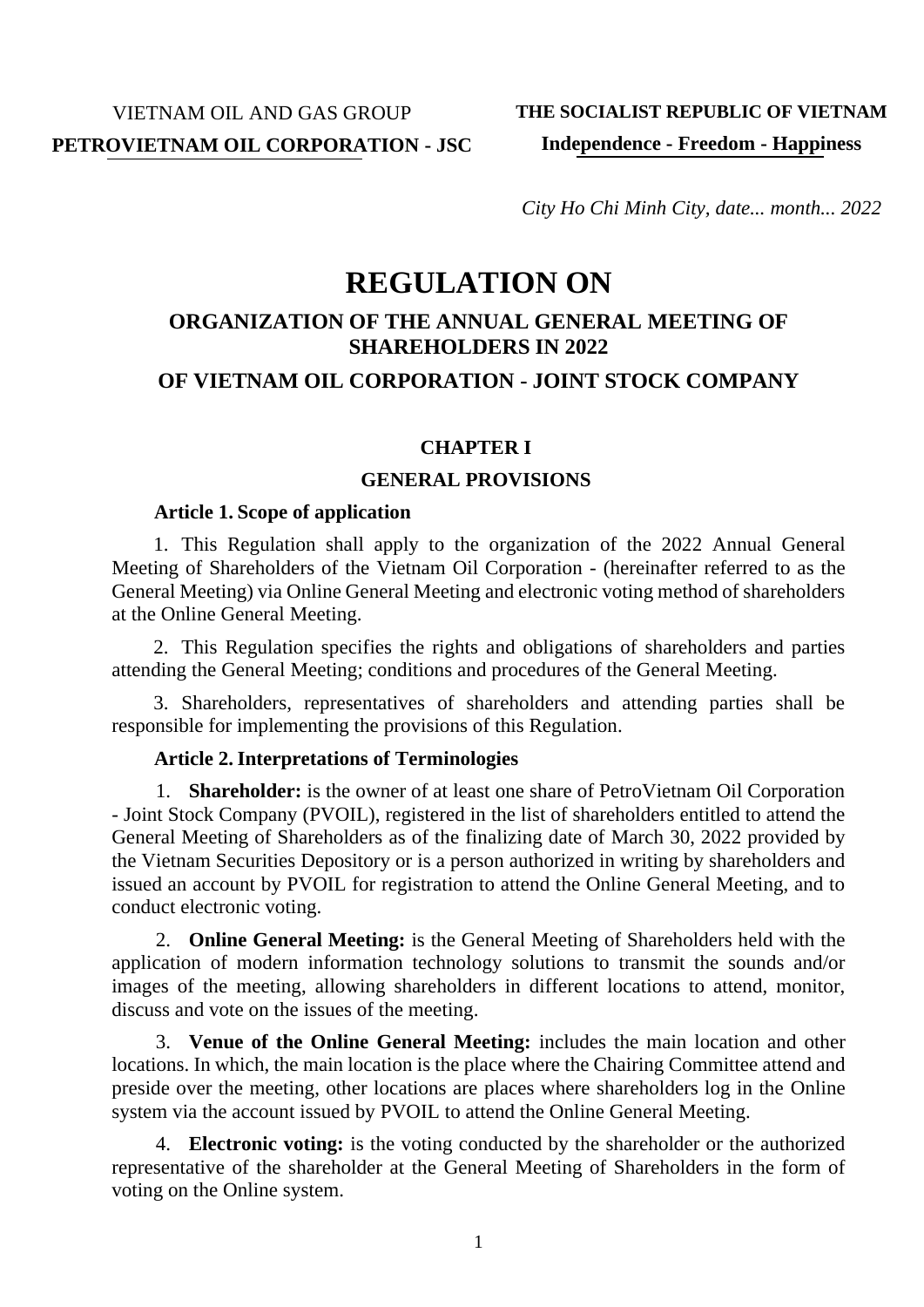5. **Online system:** is the application/software system/website used by the Corporation for the organization of Online General Meeting of Shareholders and/or electronic voting.

6. **Registration for Online General Meeting:** is when shareholder uses the Login Information to access the system and register to attend the Online General Meeting in accordance with this Regulation and PVOIL's guidance.

7. **Login information:** consists of Username (ID) and password given in Meeting invitation or OTP code sent to the phone number of the shareholder or authorized person. The unique password and OTP code shall be provided by PVOIL to each shareholder or authorized person of shareholder via the Meeting invitation or phone number of the shareholder, or authorized person of the shareholder.

8. **Opening time of Online system:** is the starting time for shareholders to access, read documents, register to attend the Online General Meeting and be able to vote on the contents subject to voting at the General Meeting.

9. **Closing time of Online system:** is the time when Online System closes access and voting... according to notice of Chairperson of the General Meeting.

10. **The abbreviations shall have the following meanings:** GMS/GM: General Meeting of Shareholders; BOM: Board of Management; BOS: Board of Supervisors; Supervisor: Supervisor, MBOS: Member of Board of Supervisors.

#### **CHAPTER II**

#### **CONDITIONS FOR ATTENDING THE GENERAL MEETING**

#### **Article 3. Conditions for attending the General Meeting**

Individual shareholders or the authorized representatives of the institutional shareholders, whose names are registered in the list of shareholders at the finalizing date of right to attend the General Meeting, shall have the right attend the meeting or authorize in writing for another person to attend the General Meeting and having been issued an account by PVOIL to register to attend the General Meeting in accordance with the provisions of this Regulation and the law.

#### **Article 4. Forms of General Meeting attendance**

Shareholders shall be considered attending the online General Meeting in accordance with the following provisions:

1. Each shareholder shall be provided with an account and password to log in the Online system. Shareholder's login account shall be encrypted to ensure the verification of attending shareholder status. PVOIL shall inform shareholders of the login account and password via the Meeting invitation.

2. Shareholders who register to attend the meeting via Online system shall be verified for their eligibility to attend the General Meeting of Shareholders and shall be considered attending eligibly at the general meeting if the shareholders have completed login with the Username and password/OTP code provided by Holding company.

3. The Organization Committee shall open the Online system for shareholders to access the system for registration to attend and vote at the meeting from 8:00 April 25, 2022.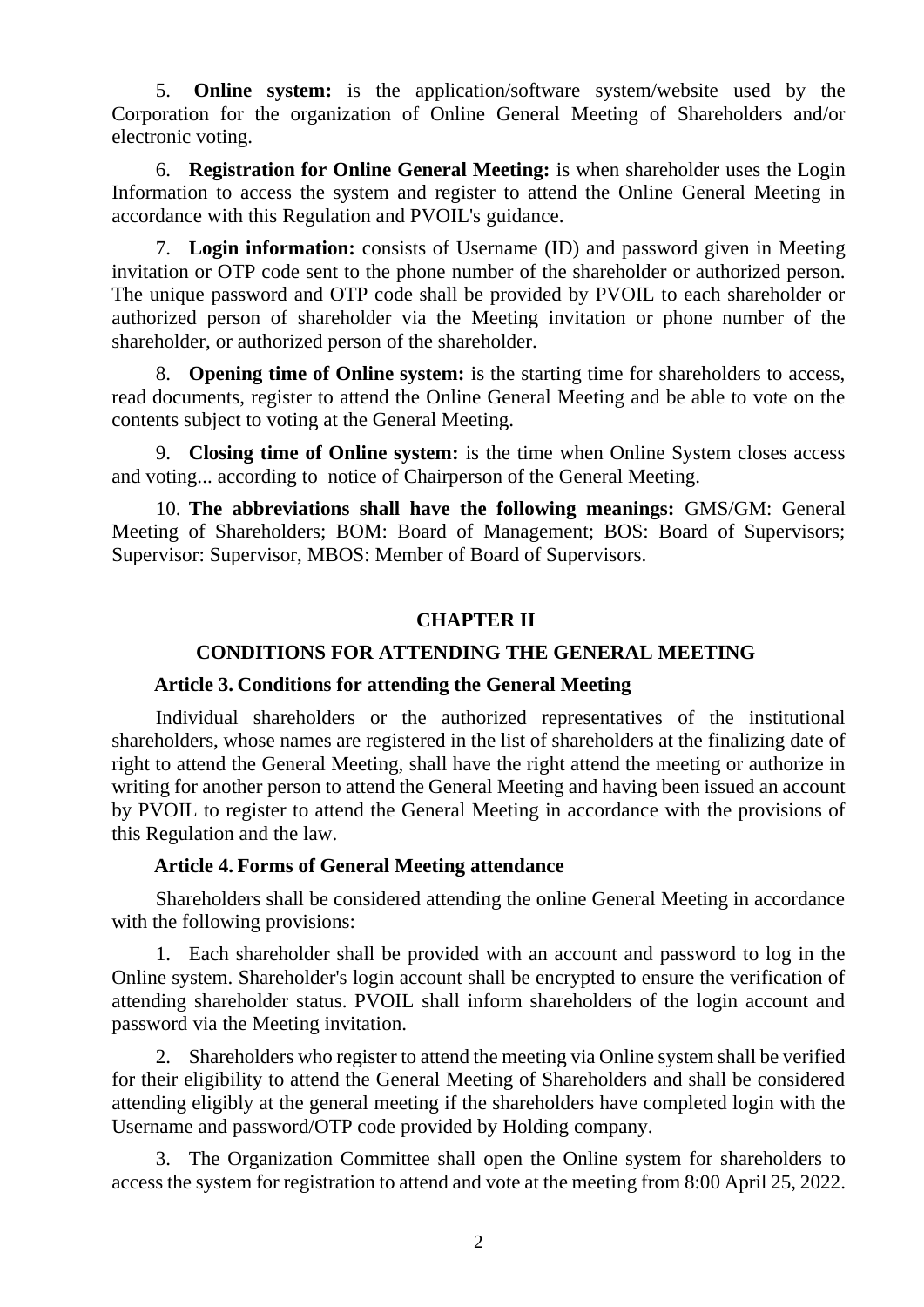## **CHAPTER III**

## **RIGHTS AND OBLIGATIONS OF SHAREHOLDERS AND PARTIES ATTENDING THE GENERAL MEETING**

## **Article 5.Rights and obligations of shareholders or authorized representatives**

## 1. **Rights of shareholders or authorized representatives:**

a. Shareholders or authorized representatives shall have the right to attend the General Meeting, and vote on all issues of the General Meeting in accordance with the provisions of the Law on Enterprises and relevant legal documents.

b. Shareholders who attend the Online General Meeting shall log in the Online system at: [www.dhdcd.pvoil.vn](http://www.dhdcd.pvoil.vn/) to attend the General Meeting and vote on all issues of the meeting. Shareholders may log in via the following forms:

- Using the Username and OTP code to log in the system or;
- Using the Username and password in the Meeting Invitation to log in the system.
	- + Username of the shareholder is: number of Identification Card; number of Citizen Identity Card; Business code; Foreign investor code.
	- + OTP code: After the shareholder logs in the system, OTP code shall be sent to phone number of the shareholder or the authorized person. In case shareholder's phone number has changed, shareholder should contact PVOIL to update their new phone number.
	- + Password: shall be notified to shareholders in the Meeting Invitation.

c. Shareholders and representatives of shareholders shall have the right to register to attend the General Meeting and participate in voting on the next issue of the General Meeting. The General Meeting shall not be no responsible for pausing or conducting re-vote on the passed issues and the effectiveness of the previous votes shall not be affected. This provision shall also apply to shareholders who log in the system to attend the Online General Meeting.

d. Shareholders may authorize another persons to attend the meeting in accordance with PVOIL's Charter. Accordingly, for the authorized representative, if the proxy is not a shareholder of PVOIL, upon receipt of a valid proxy letter from the principal and the proxy, PVOIL shall provide the username and login password for the proxy to perform the rights and obligations in accordance with authorized content on behalf of the principal. PVOIL shall provide login information to authorized representatives via email or other forms according to shareholder's registration information. Shareholders shall be fully responsible for the authorization information sent to PVOIL. The authorized person to attend the meeting must comply with provisions of this Regulation, subject to control by the Chairing Committee and respect the results of the meeting.

## 2. **Rights and obligations of shareholders or authorized representatives:**

a) During the General Meeting, shareholders must follow the instructions of the Presiding Committee of the General Meeting, behave in a civilized, polite manner and maintain order.

b) Attire of shareholders and delegates must be polite and formal;

c) Shareholders attending via Online system shall be obliged to: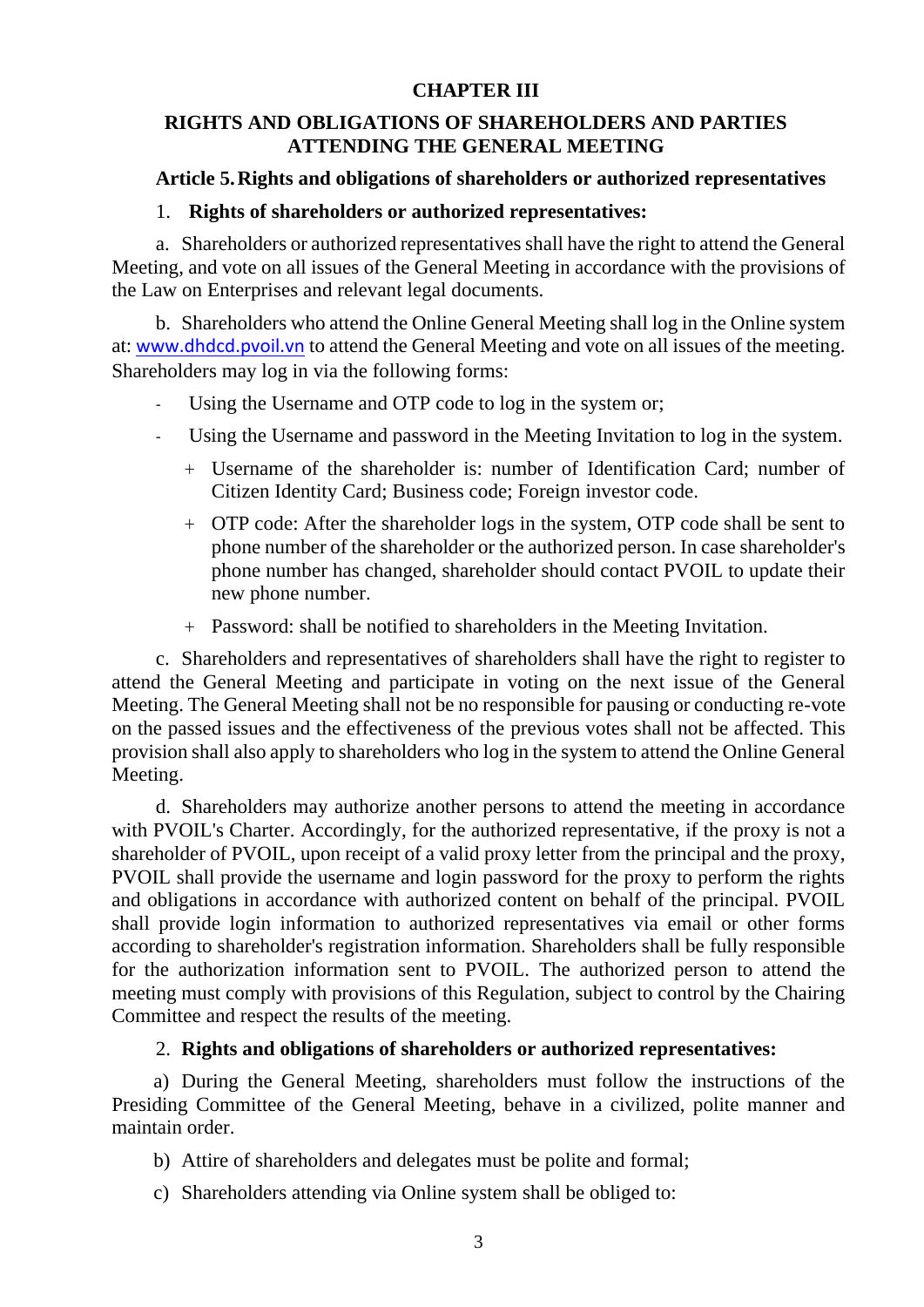Prepare and use suitable online meeting equipment, with internet connection to ensure the following of the Online General Meeting.

Keep confidential the information related to the login account such as: full name, other identifiers (if any) of the login account and password to ensure that only the shareholder has the right to attend the meeting on Online system, except for the casess of providing those information to shareholder's authorized representative to attend the meeting. Shareholders shall be responsible for ensuring that authorized representatives comply with provisions of this Clause, similar to shareholders.

To be responsible for all risks, disputes related to meeting attendance carried out by shareholders' login accounts on Online System. Attendance of meeting and voting on Online system by username with correct password and/or other identifiers shall be automatically considered the will of shareholders.

- Must regularly update information such as phone number, contact address, email address accurately, sufficiently, and truthfully at the securities depository to ensure the receipt of account notification and take full responsibility for this registered information.

## **Article 6.Rights and obligations of the Shareholder Eligibility Verification Committee**

1. The Shareholder Eligibility Verification Committee shall include 01 Head pf Committee and a number of members appointed by the Vietnam Oil Corporation - Joint Stock Company. The Shareholder Eligibility Verification Committee shall have the function of verifying the eligibility of shareholders or authorized representatives attending the General Meeting: Verifying the eligibility of shareholders who register to attend the Online General Meeting in accordance with provisions of law, PVOIL's Charter and this Regulation; Reporting at the General Meeting on the results of verification of the shareholders' eligibility to attend the General Meeting.

2. Method of verification: The Shareholder Eligibility Verification Committee shall confirm the status of shareholders based on the login information from the shareholders' accounts to determine the number of shareholders attending the Online General Meeting.

3. The Shareholder Eligibility Verification Committee shall have the right to establish an Assistant committee to complete its duties.

#### **Article 7.The Presiding Committee**

1. The Presiding Committee shall be approved by the General Meeting and consist of the Chairperson and a number of members, whose function is to chair the General Meeting.

2. Rights and obligations of the Presiding Committee:

a) To administer activities of the meeting session according to the agenda approved by the General Meeting. To conduct necessary works so the General Meeting of Shareholders can take place in an orderly manner; meeting the wishes of the majority of attending shareholders;

b) To appoint the Secretariat and propose to the General Meeting to elect the Vote Counting Committee;

c) To guide the discussion at the meeting;

d) To submit draft of necessary contents for the General Meeting to vote;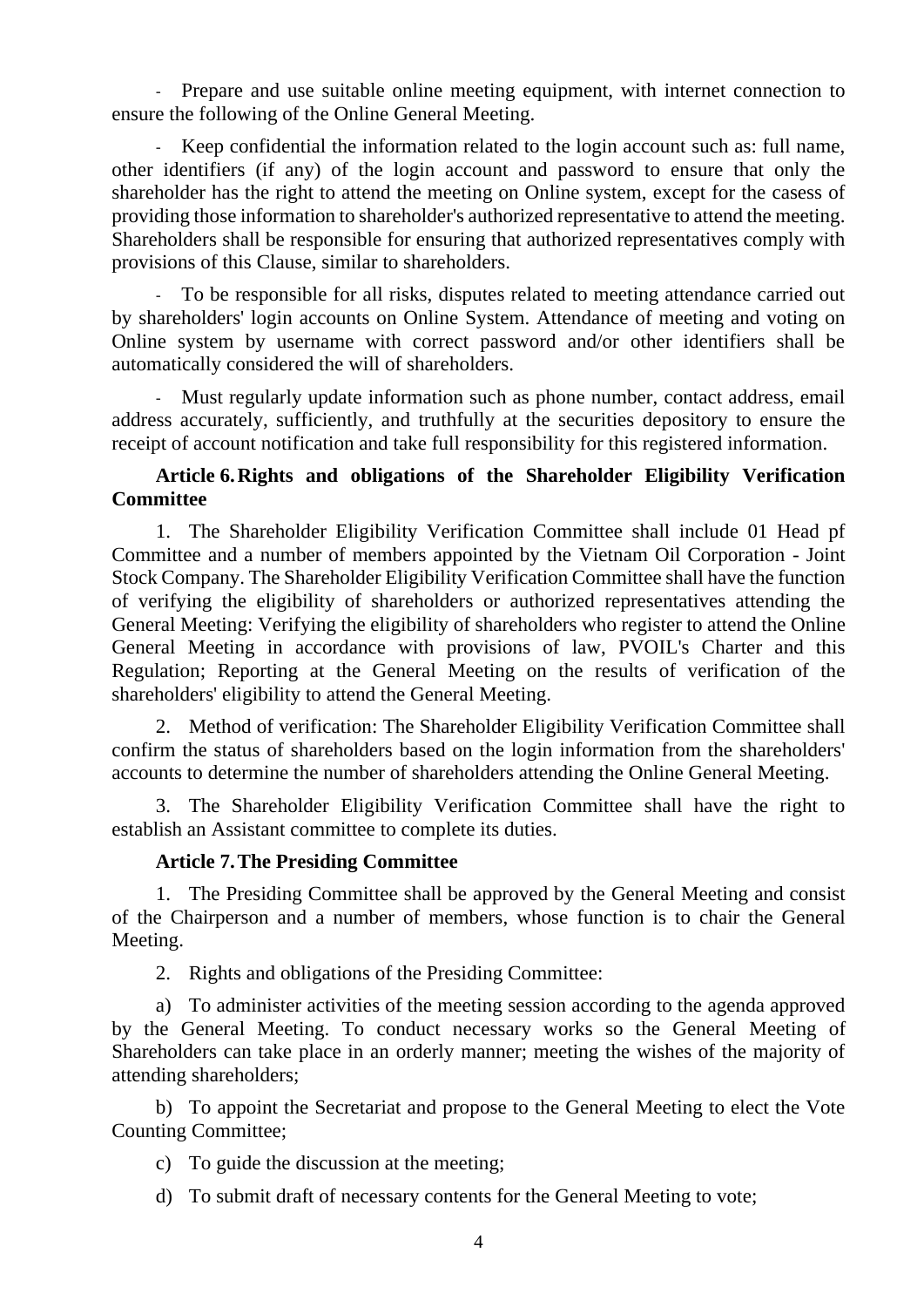e) To respond to issues requested by shareholders or appoint person to respond.

3. Any decisions of the Chairperson regarding the order and procedures or events arising outside of the agenda of the General Meeting shall be final.

4. The Chairperson shall conducts works deemed necessary to control the meeting in a valid and orderly manner, or for the General Meeting to reflect the wishes of the majority of attending shareholders.

5. Without opinions of the General Meeting, at any time the Chairperson may postpone the meeting to another time (in accordance with provisions of the Law on Enterprises and the approved Charter) and at another location decided by Chairperson if it is found that:

a) Behaviors of presenting parties obstruct or have the potential of obstructing the order of the meeting; or

b) The postponement is necessary for the procedures of the General Meeting to be properly conducted.

#### **Article 8.Rights and obligations of the Secretariat of the General Meeting**

1. The Secretariat of the General Meeting shall include 01 Head of the Secretariat and a number of members appointed by the Presiding Committee.

2. The Secretariat of the General Meeting shall perform the supporting tasks as assigned by the Chairperson such as: to record Minutes of the proceedings of the General Meeting, to truthfully, accurately and fully reflect the meeting contents in the Minutes and Resolution of the General Meeting; to present the Minutes and Resolutions at the General Meeting.

#### **Article 9.Rights and obligations of the Vote Counting Committee**

1. The Vote Counting Committee shall include 01 Head of Committee and a number of members shall be approved through voting by the General Meeting at the proposal of the Presiding Committee.

2. The Vote Counting Committee shall have the right to establish an Assistant committee to fulfill its duties.

3. The Vote Counting Committee shall be responsible for:

a. Instructing shareholders on methods of voting and election at the Online General Meeting.

b. Recording voting results of shareholders and representatives of shareholders on issues subject to opinions at the General Meeting;

c. Compiling and reporting to the Presiding Committee on voting results of issues of the General Meeting;

d. Compiling results of vote counting and preparing minutes of vote counting of the contents submitted to the General Meeting of Shareholders;

e. Reporting the results of vote counting to the General Meeting;

f. Handing over Minutes of vote counting and all votes (if any) to the Secretariat of the General Meeting;

g. Together with the Presiding Committee, considering and settling complaints and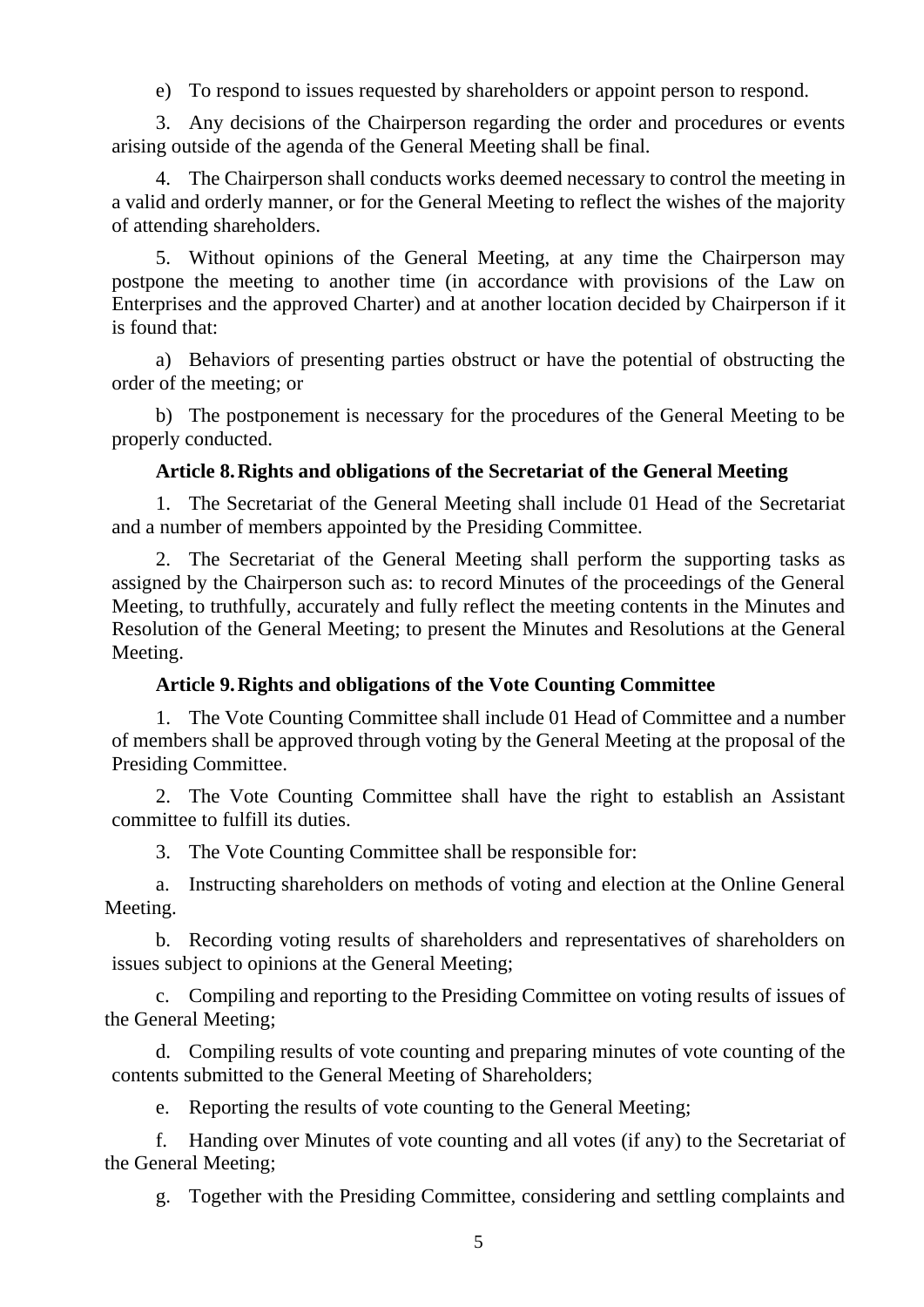accusations regarding voting and election results (if any) and reporting to the General Meeting of Shareholders for decision;

h. Performing other assigned tasks.

## **CHAPTER IV**

## **ORDER OF THE GENERAL MEETING**

#### **Article 10. Conditions for conducting the General Meeting**

The General Meeting shall be conducted when the number of attending shareholders represents over 50% of the total number of votes according to the list of shareholders established as of March 30, 2022. The Shareholders Eligibility Verification Committee shall announce the number of attending shareholders, total number of shares with voting rights and the percentage of attendance so the General Meeting may proceed in accordance with the regulations.

#### **Article 11. Procedure and order of the General Meeting**

1. The General Meeting is scheduled to proceed in **½** a day.

2. The General Meeting will discuss and approve in order the contents stated in the agenda of the General Meeting of Shareholders.

3. All shareholders attending the meeting must dress in proper and formal attires.

#### **Article 12. Agenda and contents of the General Meeting**

1. The agenda and contents of the General Meeting must be approved by the General Meeting of Shareholders in the opening session and must clearly define the time for each content in the meeting.

2. During proceedings of the meeting, if the Chairperson proposes to change the agenda and contents of the meeting, the changes must be approved by the General Meeting.

#### **Article 13. Discussion and queries at the Online General Meeting**

1. Discussion must only be conducted within the prescribed time and scope of the issues presented in the agenda of the General Meeting of Shareholders.

2. Based on the number of attending shareholders and the permissible time of the General Meeting, the Presiding Committee may choose the method to control the meeting. Shareholders shall conduct discussion under the guidance of the Chairperson during the Online General Meeting in the form of online discussion and queries when the consent of the Presiding Committee or submitting questions to the Presiding Committee of the General Meeting via the online system. Only one shareholder shall be entitled to speak at a time. In case many shareholders have opinions at the same time, the Chairperson shall invite each shareholder to present his/her opinions in order.

3. Shareholders shall speak briefly and focus on the key contents being discussed, in accordance with the approved agenda. Contents of the shareholders' proposals or opinions must not violate the law, involve personal matters or exceed the company's powers. The Chairperson of the General Meeting shall have the right to remind or request shareholders to focus on the key contents of their opinions in order to save time and ensure quality of the discussion.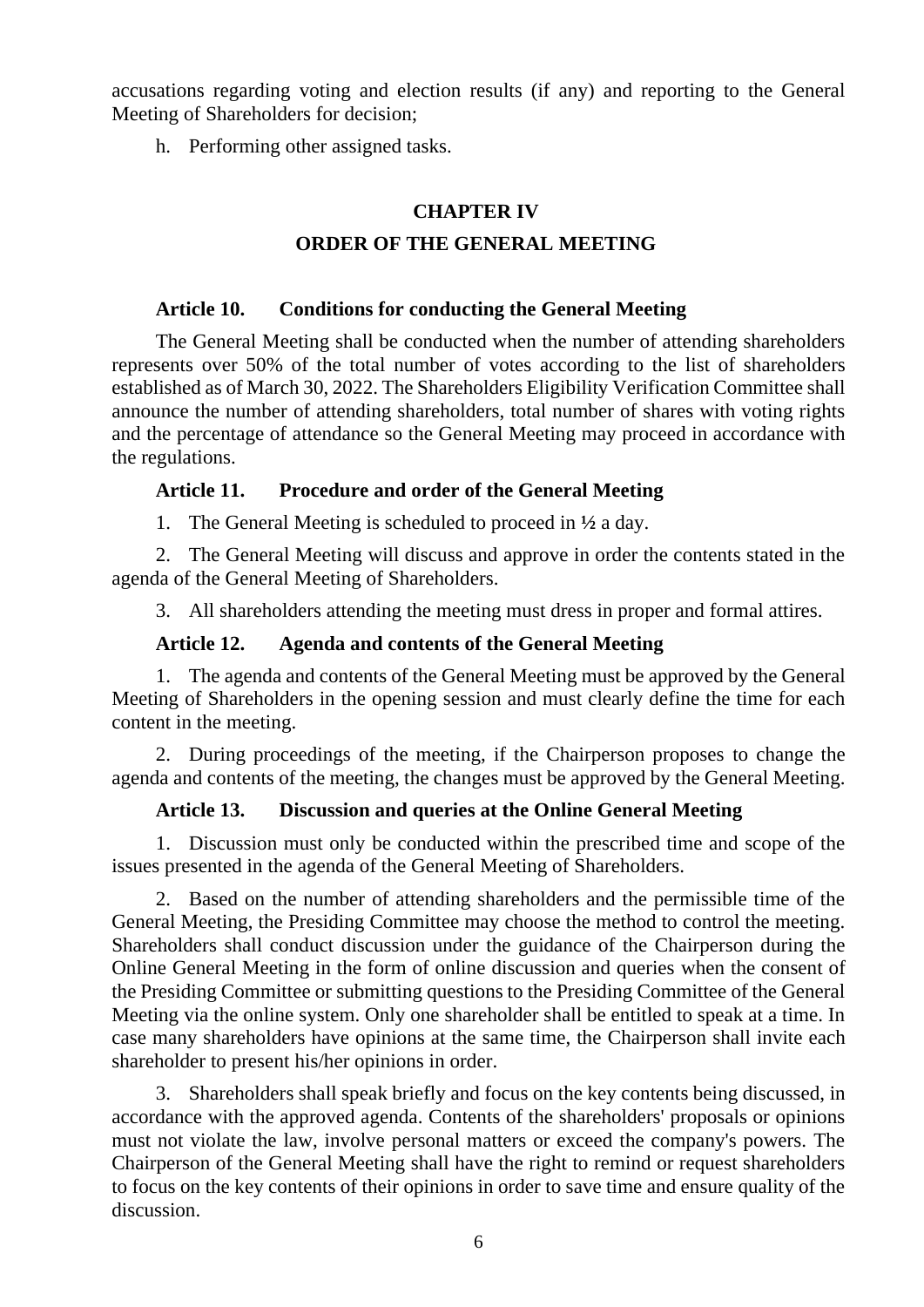4. The General Meeting agree that the total duration for a shareholder to speak shall not exceed 5 minutes each time. If the permitted duration exceeded, the Chairperson of the General Meeting may request shareholders to record questions and proposals in writing, the Secretariat of the General Meeting must record and the Board of Management, within its scope of authority, shall respond in writing to shareholders as the earliest possible.

## **Article 14. Approval of Decisions of the General Meeting of Shareholders**

Pursuant to Law No. 03/222/QH15 and the Corporation's Charter on organization and operation approved by GMS on April 27, 2021, the approval of the decision of the 2022 Annual General Meeting of Shareholders regarding the reports and submissions at the General Meeting is specified as follows:

- Amendment to the Corporation's Charter on organization and operation shall be passed if agreed by at least 65% of the total votes conducted by all shareholders attending and voting at the meeting;

- The approval of the contract between PVOIL and Binh Son Refining and Petrochemical Joint Stock Company (BSR) and Nghi Son Petroleum Products Distribution Branch - PetroVietnam (PVNDB) when approved by the number of shareholders owns over 50% of the total votes of all shareholders attending and voting at the meeting, except for the shareholder who is the Vietnam Oil and Gas Group.

- The remaining contents shall be passed when agreed by over 50% of the total votes conducted by all shareholders attending and voting at the meeting.

### **Article 15. Method of voting to approve the contents of the Online General Meeting of Shareholders**

1. Time of voting

a. Shareholders may start to access the Online system to conduct online voting within three days prior to the opening of the General meeting (8:00 April 25, 2022) until the Presiding Committee announce the closing of voting.

b. Online voting may be conducted before the General Meeting of Shareholders takes place and/or at the General Meeting of Shareholders. Shareholders shall have the right to vote from the opening time of the system until the closing time of voting as announced by the Presiding Committee.

2. Method of voting

a. When conducting electronic voting on Online system, shareholders must comply with the obligations specified at Point b, Clause 2, Article 5 of this Regulation. Each shareholder shall log in the Online system through his/her account provided at the Meeting Invitation and vote on Online system. Detailed login instruction shall be enclosed with the Meeting Invitation to each shareholder, at the same time posted on PVOIL website.

b. Shareholder with voting right is a shareholder or the authorized representative of a shareholder who has registered to attend the Online General Meeting up to the time of voting.

c. Form of voting:

- Shareholders or authorized representatives of shareholders shall decide their vote by choosing 01 of the 03 boxes correspondingly **"Agree", "Disagree", "Abstained"** for each content subject to opinions and press the button **"Vote"** to save and send voting results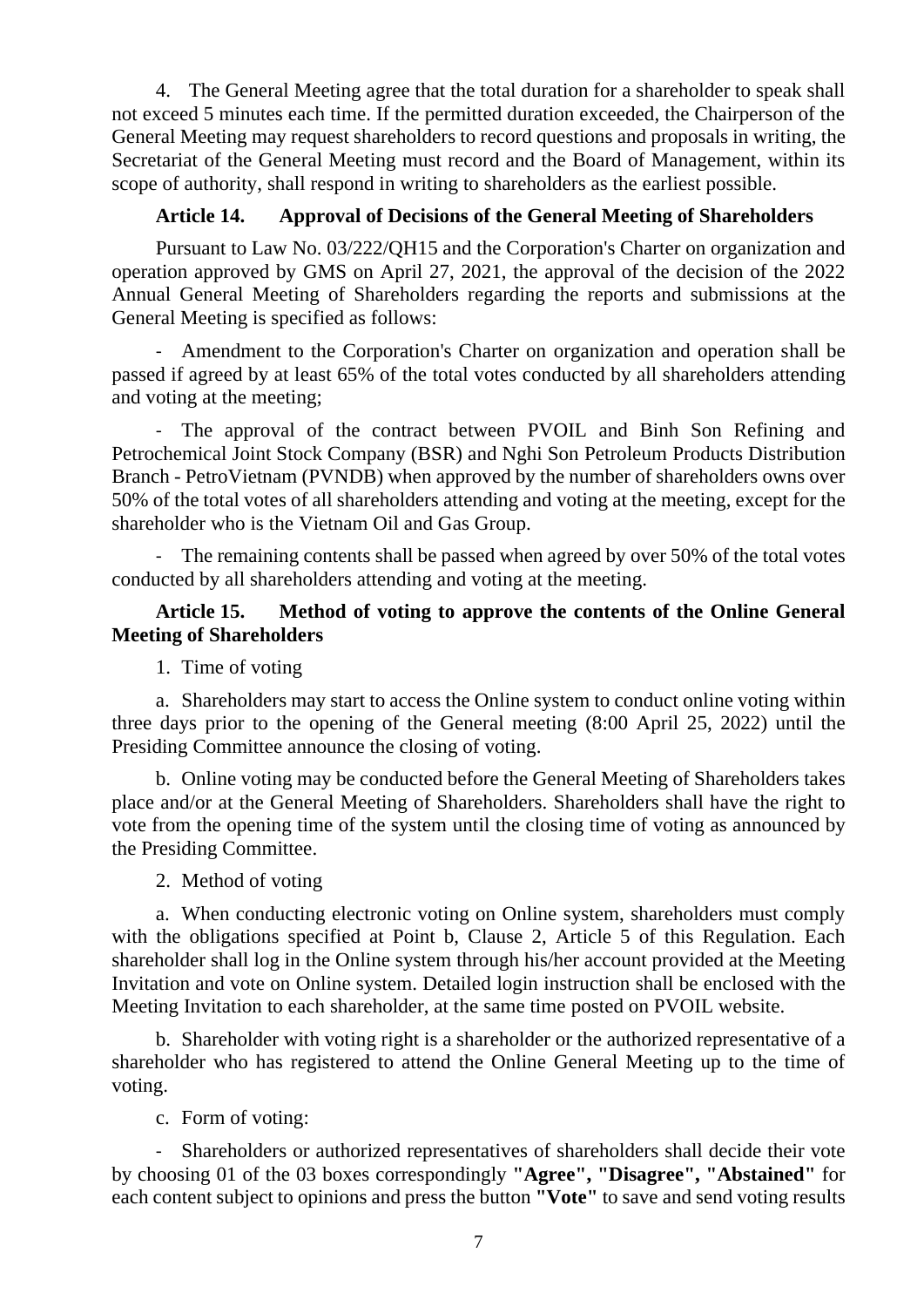to the system. For cumulative voting (if any), shareholders will enter the number of votes for each candidate or vote equally for all candidates on the online system.

Shareholders or authorized representatives of shareholders may not change the voting results upon successful submission on the system. For the voting contents that arise or change during the general meeting, the shareholder or authorized representative of the shareholder shall perform additional voting for the changed or arising contents. The result of voting of a shareholder or an authorized representative of a shareholder is the combination of voting results recorded at the end of voting as announced by the Chairman at the General Meeting of Shareholders. From the end of voting session for each content subject to opinions by the General Meeting of Shareholders, the Online system shall be locked and shareholders or authorized representatives of shareholders shall not be able to vote on the locked content. Voting results for each content shall be reported to the General Meeting by the Vote Counting Committee upon completion of vote counting.

d. Prior to the end of voting session, shareholders may only know the result of their own voting. After the end of voting session, the shareholders shall know the general voting results for each issue as announced by the Presiding Committee or the Vote Counting Committee.

e. When administering the meeting, the Chairperson must announce the end of voting session on the System for shareholders to exercise their rights. In case shareholders have problems voting on the System, they may contact the supporting contacts specified in the Meeting Invitation for guidance and assistance to complete their voting. From the time when the System closes the voting content, the shareholders shall have no right to change any voting content, the shareholders' voting results recorded on the System shall be final and shareholders are not allowed for to complain regarding this result.

3. Validity of voting ballot: A valid ballot is a ballot of a shareholder or an authorized representative of a shareholder participating in voting and choosing a voting option and completing submission on Online system.

In case a shareholder successfully logs in to attend the Online General meeting but does not select any opinion (without ticking any box), it shall be understood that the shareholder refuses the right and does not participate in voting on such content; this shareholder's number of votes shall not be counted to the total number of votes of the unticked content.

#### **Article 16. Minutes of the General Meeting of Shareholders**

1. The General Meeting of Shareholders shall be recorded in forms of written minutes, recording files or other electronic methods. The minutes must be made in Vietnamese and contain the following principal details:

a) Name, head office address and business code;

b) Time and venue of the General Meeting of Shareholders;

c) Agenda and contents of the meeting;

d) Full names of Chairperson and Secretary;

đ) Summary of the meeting proceedings and opinions presented in the General Meeting of Shareholders on each issue set out in the meeting agenda;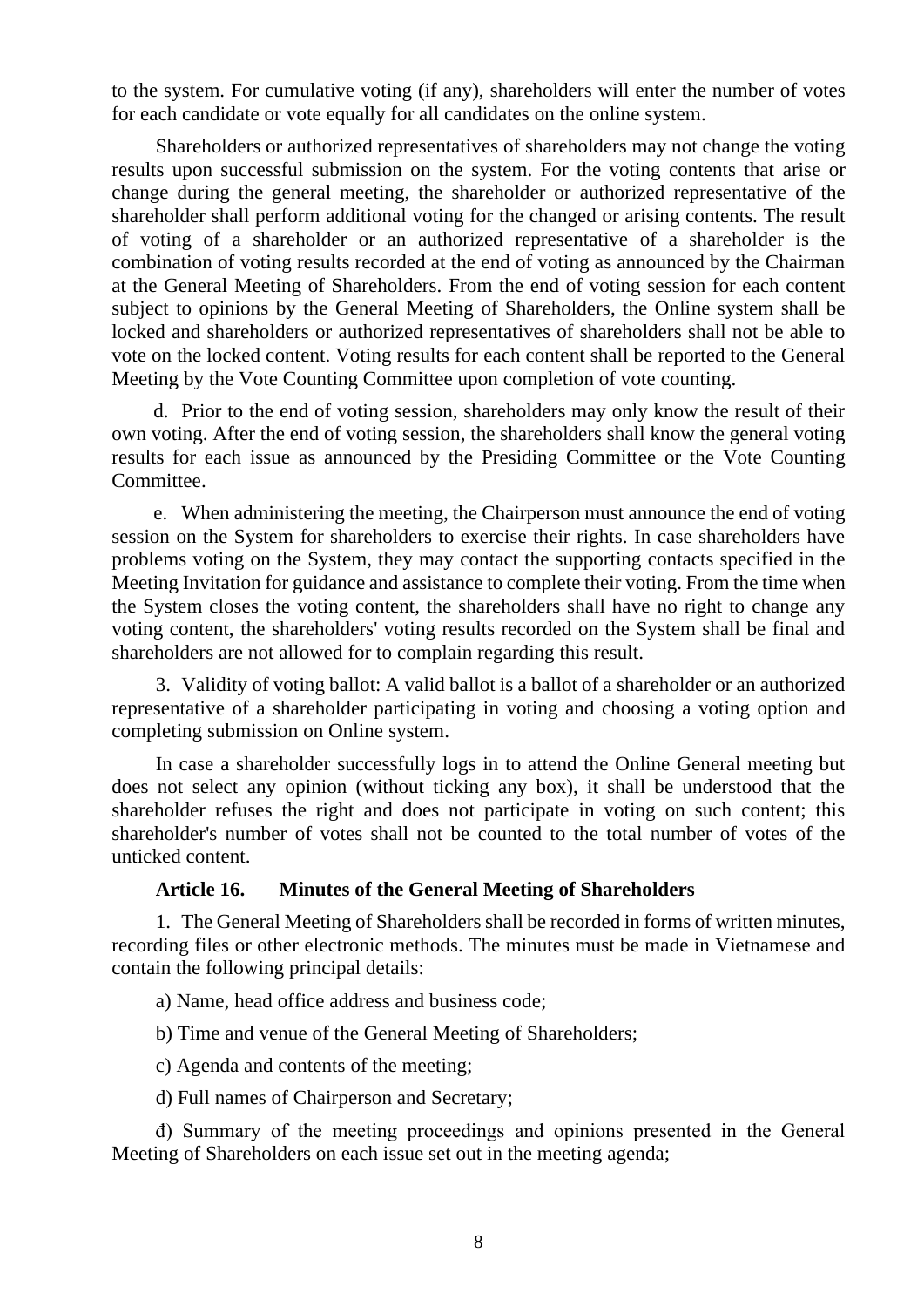e/ Number of shareholders and total number of votes from attending shareholders, appendix of list of registered shareholders and representatives of shareholders attending the meeting with the total number of their shares and the corresponding number of votes;

g) Total number of votes for each issue subject to voting, which details the voting method, numbers of valid, invalid, approval, disapproval, and abstained votes; and their respective percentages to the total number of votes of attending shareholders;

h) Adopted issues and respective rates of approval votes;

i) Signatures of the Chairperson and Secretary. In case the Chairperson or Secretary refuses to sign the Minutes of meeting, such minutes shall take effect if signed by all other members of the Board of Management attending the meeting and fully contains the contents as prescribed in this Clause. Minutes of the meeting shall clearly state that the chairperson and secretary refuses to sign the minutes of meeting.

2. Minutes of the General Meeting of Shareholders must be completed and approved by the end of the meeting.

3. Chairperson and Secretary of the General Meeting shall be jointly responsible for the truthfulness and accuracy of the contents of the minutes.

4. Minutes of the General Meeting of Shareholders shall be published on the Corporation's website within twenty-four (24) hours or delivered to all shareholders within fifteen (15) days from the date the meeting ends.

Minutes of the General Meeting of Shareholders shall be considered authentic evidence of the works carried out at the General Meeting of Shareholders unless an objection to the content of the minutes is voiced in accordance with the stipulated procedure within ten (10) days of delivering the minutes.

## **CHAPTER V**

## **OTHER PROVISIONS**

## **Article 17. In case the meeting is not held successfully**

1. If the 2022 Annual General Meeting of Shareholders does not meet the conditions to proceed as prescribed in Article 10 of this Regulation, second meeting must be convened within 30 days from the date the meeting is intended to open. The second General Meeting shall proceed when the number of attending shareholders and authorized representatives represents at least **33**% of the total votes.

2. If the second meeting does not meet the conditions to proceed as prescribed in Clause 1 of this Article, the third meeting shall be convened within 20 days from the date the second meeting is intended to open. In this case, the General Meeting of Shareholders shall be conducted regardless of the total number of votes of the attending shareholders.

## **CHAPTER VI**

#### **IMPLEMENTATION TERMS**

#### **Article 18. Implementation terms**

1. This Regulation consists of 6 Chapters, 18 Articles, approved on April 28, 2022 and shall take effect immediately upon approval of the General Meeting.

2. The Chairperson shall be responsible for administering the General Meeting in accordance with this Regulation.